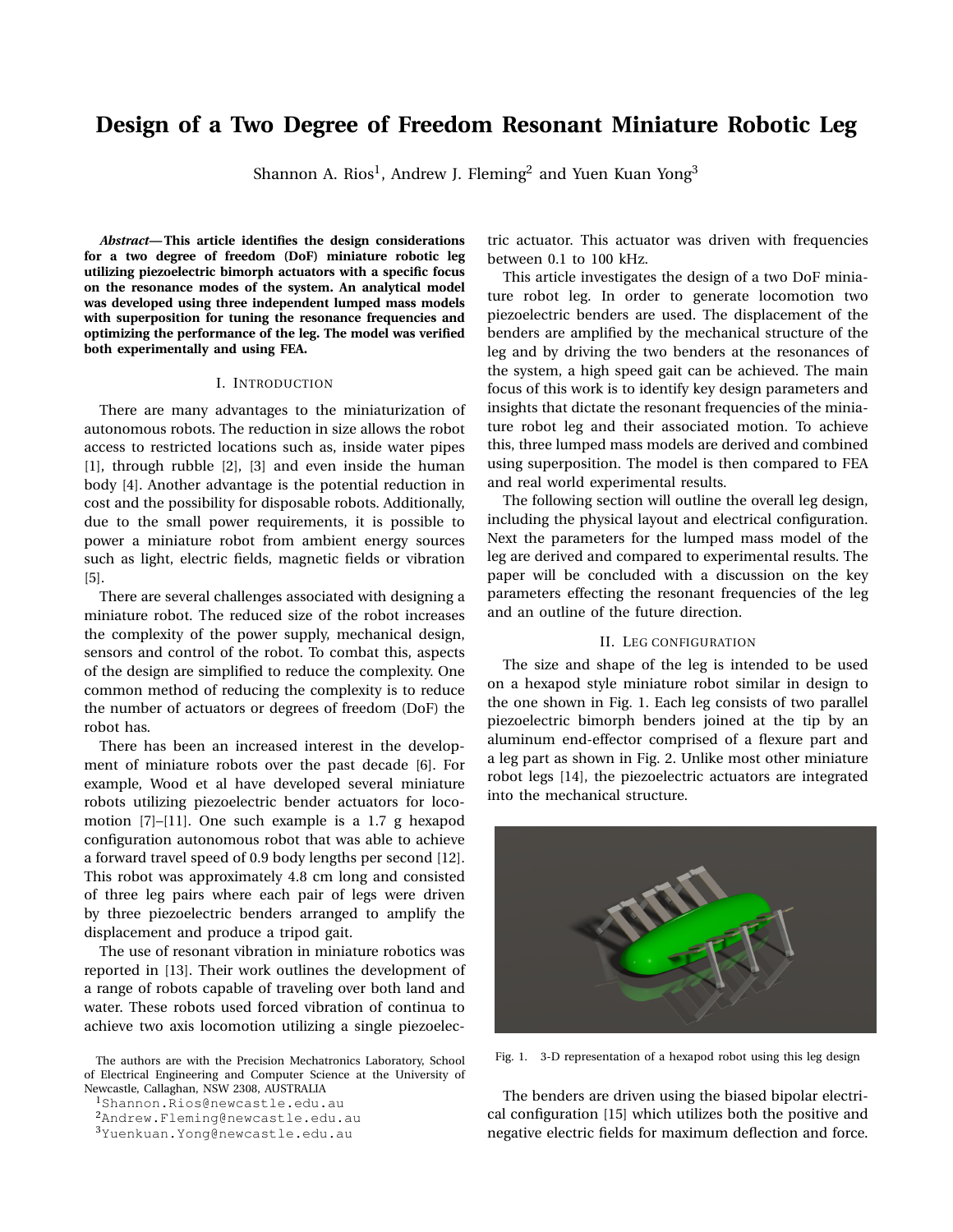

Fig. 2. Prototype two degree of freedom piezoelectric leg

By driving each bender with a sinusoidal waveform and varying the phase between the two benders a wide range of end effector motion paths can be achieved. Of most interest, when driven 90◦ out of phase a circular motion at the tip of the end effector can be produced. A miniature robot comprised of several legs can be controlled by varying the phase and magnitude of each leg.

The unique design of the leg results in two resonant modes that are reasonably close together and by altering a small set of variables these resonant modes can be made to overlap. In general the first resonant mode is dominated by rotation about the z-axis and is referred to as the lifting mode. The second resonant mode is characterized by rotation about the x-axis and is referred to as the swinging mode. By forcing these modes to overlap the resonant motion of the leg will be a combination of lifting and swinging.

### III. MODELING

The modal superposition technique is used to develop a 3-DoF lumped mass model for the previously discussed miniature robot leg. This method was chosen over numerical methods as a lumped mass model can be used to provide insight into the design parameters of the system. This technique uses superposition of multiple single DoF lumped mass systems to create a complete model of the system. Each individual system is comprised of either a mass, stiffness and force, or a torque, rotational stiffness and rotational inertia as per Fig. 3, where *M* is the mass, *I* is the rotational inertia, *K* is the stiffness, *F* is the force and  $\tau$  is the torque.



Fig. 3. Single DoF equivalent lumped mass model

Each lumped mass system will be related to a point that is along the centroid of the flexure and midway between the two piezoelectric benders, shown in Fig. 2. The three axis to be determined are: displacement along the y-axis *δ*<sup>*y*</sup>, rotation about the x-axis  $θ$ <sup>*x*</sup> and rotation about the z-axis  $\theta_z$ . In order to solve the dynamic equation and find the resonant frequencies, the stiffnesses, mass and inertias of the individual systems must be determined. The damping factor of the system is ignored to simplify this analysis.

# *A. Linear DoF δ<sup>y</sup>*

The resonant frequency for a single DoF system is given by  $f = \frac{1}{2\pi} \sqrt{\frac{K}{M}}$ . In order to determine the stiffness and mass parameters for the y-axis an appropriate model for the system must be developed. Fig. 4 shows the mass and stiffness model used for the y-axis lumped mass model. This model was used in combination with the Rayleigh method of equating the maximum potential energy to the maximum kinetic energy of the system,  $PE_{\text{max}} = KE_{\text{max}}$ . In order to solve this equation the relative displacements and velocity of each mass were found, assuming sinusoidal motion, such that,

$$
\delta_y = \delta_{\text{max}},\tag{1}
$$

$$
\delta_p = \delta_{\text{max}} A,\tag{2}
$$

$$
v_y = \dot{\delta}_y \tag{3}
$$

$$
=\omega\delta_{max},\tag{4}
$$

$$
v_p = \omega \delta_{max} A,
$$
\n
$$
A = \frac{K_f}{K_f},
$$
\n(6)

$$
A = \frac{1}{K_f + K_p},\tag{6}
$$

where  $\delta_y$  is the displacement of the leg mass,  $\delta_{\text{max}}$  is the maximum displacement,  $\delta_p$  is the displacement of the bender mass,  $v_y$  is the velocity of the leg mass,  $V_p$ is the velocity of the bender mass,  $\omega$  is the rotational velocity and  $K_p$  and  $K_f$  are the stiffnesses of the bender and flexure.



Fig. 4. Lumped mass model for y-axis DoF.

Using Eq. (1) to (6) and by analyzing half of the model due to symmetry, the maximum potential energy of the system is,

$$
PE_{\text{max}} = \frac{1}{2} \left[ K_f \left( \delta_{\text{max}} - \delta_{\text{max}} A \right)^2 + K_p \left( \delta_{\text{max}} A \right)^2 \right], \tag{7}
$$

$$
= \frac{1}{2} \delta_{\text{max}}^2 \left[ K_f \left( 1 - A \right)^2 + K_p A^2 \right]. \tag{8}
$$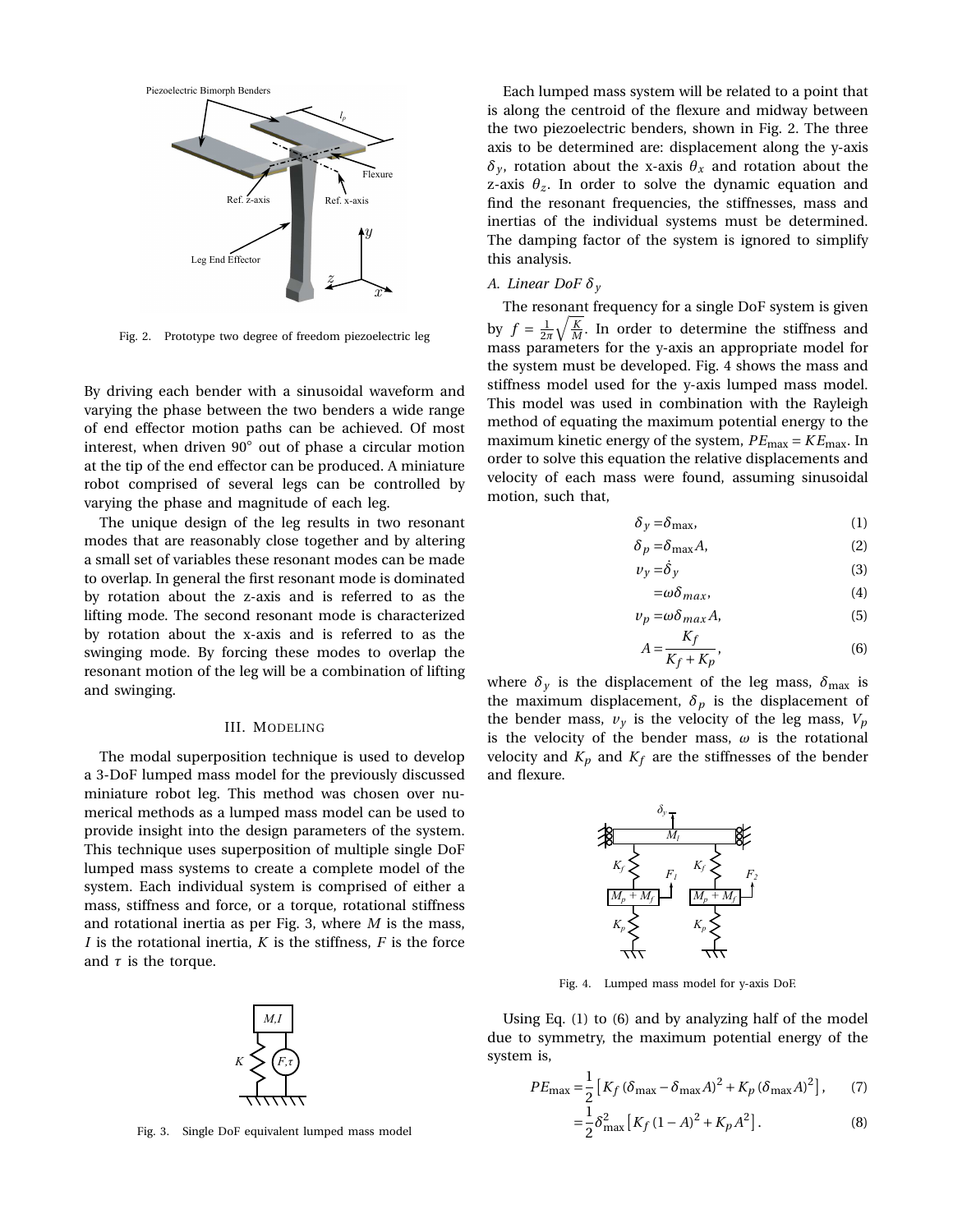Similarly the maximum kinetic energy is given by,

$$
KE_{\text{max}} = \frac{1}{2} \left[ (M_p + M_f) \omega^2 \delta_{\text{max}}^2 A^2 + \frac{M_l}{2} \omega^2 \delta_{\text{max}}^2 \right], \quad (9)
$$

$$
= \frac{1}{2}\omega^2 \delta_{\max}^2 \left[ (M_p + M_f)A^2 + \frac{M_l}{2} \right],
$$
 (10)

where  $M_v$ ,  $M_p$ ,  $M_l$  and  $M_f$  respectively are the lumped masses of the y-axis DoF, bender, leg and flexure respectively. Lastly, the lumped mass and stiffness can be found by equating the maximum potential and kinetic energy such that,

$$
\omega = \sqrt{\frac{K_f}{(M_p + M_f)A^2 + \frac{M_l}{2}}},
$$
\n(11)

$$
K_y = K_f,\tag{12}
$$

$$
M_y = (M_p + M_f)A^2 + \frac{M_l}{2},
$$
\n(13)

where  $M_{\nu}$  is the equivalent mass and  $K_{\nu}$  is the equivalent stiffness of the y-axis model.

The stiffness of the piezoelectric bender,  $K_p$ , with respect to the y-axis is found using the boundary conditions for a cantilever beam [16],

$$
K_p = \frac{3Dw_p}{2l_p^3},\tag{14}
$$

where  $K_p$  is the stiffness of the beam,  $w_p$  is the width of the beam,  $l_p$  is the length of the beam and  $D$  is the flexural stiffness of a triple layer beam, given by  $D = \int E(y) y^2 dy$ [15]. Similarly, the bending stiffness of the flexure is

$$
K_f = \frac{36E_f I_f}{P^3},\tag{15}
$$

where  $K_f$  is the stiffness of the flexure,  $E_f$  is the Young's modulus of the flexure,  $I_f$  is the second moment of area of the flexure and *P* is the distance between the piezoelectric actuators.

The lumped mass,  $M_p$ , of the actuator was determined by looking at the kinetic energy of an element of the actuator,  $dT = \frac{1}{2}m(x)v(x)^2$  and using a velocity of  $v(x) =$  $\nu_{max} \frac{x}{l_p}$  and the mass per unit length of  $m(x) = \rho_p w_p t_p dx$ where  $v_{max}$  is the velocity at the tip of the actuator,  $l_p$ is the free length of the actuator,  $\rho_p$  is the density,  $w_p$ is the width and  $t_p$  is the thickness of the actuator. By substituting the velocity and mass equations,

$$
M_p = m_p \frac{1}{3},\tag{16}
$$

where  $m_p = \rho_p w_p t_p l_p$ . Similarly, the mass of the flexure attached to the actuator is

$$
M_f = m_f \frac{w_p}{l_f},\tag{17}
$$

where  $m_f = \rho_f w_f t_f l_f$ ,  $w_f$  is the width of the flexure,  $t_f$ is the thickness of the flexure and  $l_f$  is the length of the flexure. The mass of the free section of the flexure is ignored and the leg mass. The mass of the leg,  $M_l =$  $\int \rho_l A_l(y) l_l dy$ , is assumed to be completely lumped at the intersection of the reference x and z axis shown in Fig. 2.

## *B. Rotational DoF θ<sup>x</sup>*

The resonance frequency for a rotational model is given by or  $f = \frac{1}{2\pi} \sqrt{\frac{K}{I}}$ . The lumped mass model for the rotational DoF about the x-axis is shown in Fig. 5. The reference axis for this degree of freedom is located through the centroid of the flexure with respect to the y-z plane. Using this model the lumped parameters are,

$$
K_{\theta x} = K_{fx} + 2K_p \left(\frac{P}{2}\right)^2,\tag{18}
$$

$$
I_x = 2I_{px} + I_{fx} + I_l, \tag{19}
$$

where  $K_{\theta x}$  and  $K_{f x}$  are the equivalent rotational stiffness for the x-axis DoF and the flexure respectively,  $I_x$ ,  $I_{px}$ ,  $I_{fx}$ and  $I_l$  are the rotational inertias of the equivalent system, actuator, flexure and leg respectively.



Fig. 5. Lumped mass model for  $\theta_x$  DoF

Because of the symmetrical construction of the leg, the rotational stiffness  $K_{fx}$  was found by analyzing half of the flexure and assuming a guided - simply supported beam boundary condition [16], shown in Fig. 6. The angular displacement was found at the simply supported end and Hooke's law was used to determine the rotational stiffness,

$$
K_{fx} = \frac{9E_f I_f}{P}.
$$
 (20)



Fig. 6. Boundary conditions for flexure

The rotational inertia of a volume is found by performing the integral  $I = \int \rho(r) r^2 dV$  for the volume, where *r* is the distance from the axis of rotation to a mass element  $\rho(r) dV$ . In the case of the end-effector a compact cross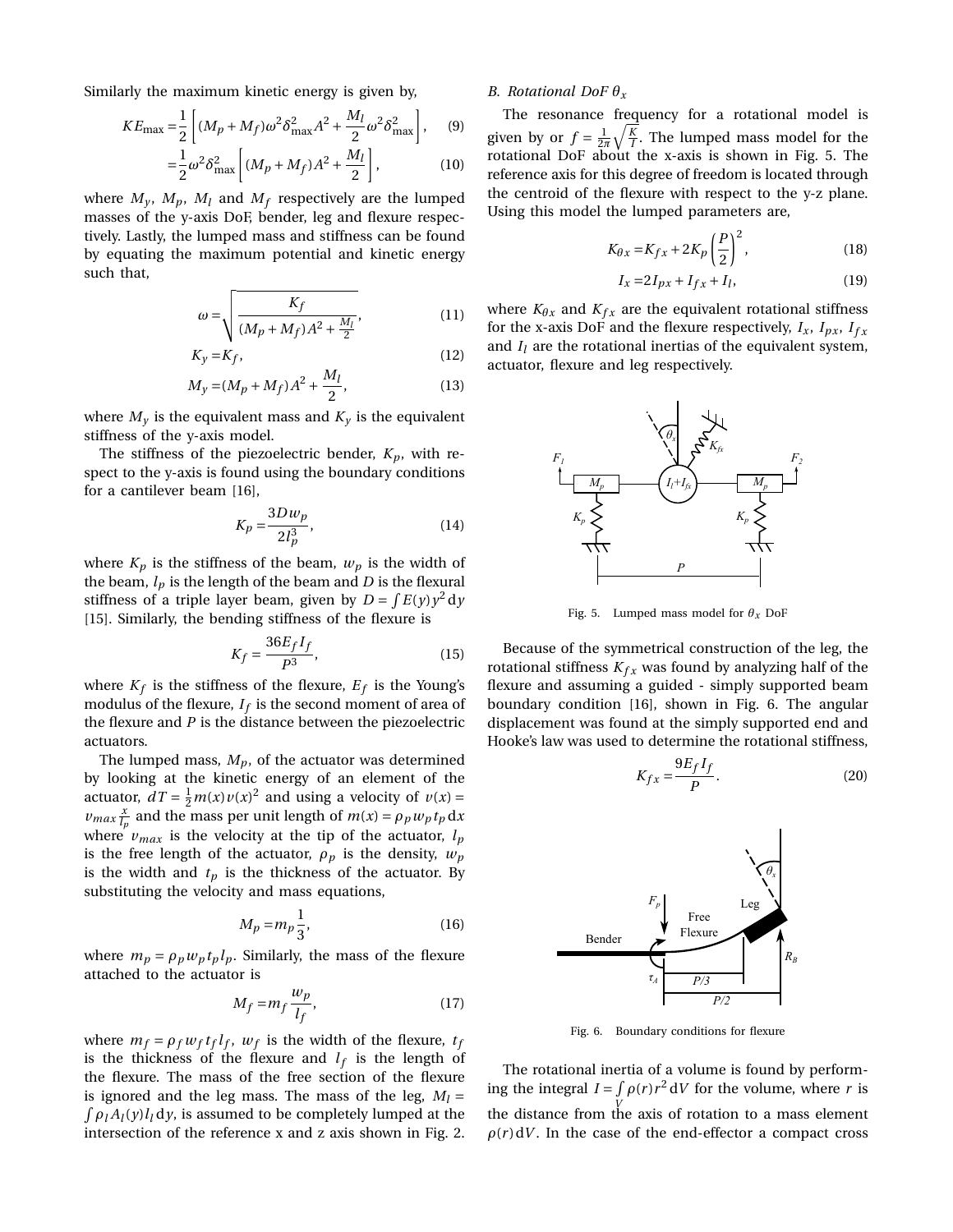section is assumed, reducing the integral to be evaluated over the length of the end-effector such that,

$$
I_{lx} = \int_0^{l_l} \rho_l A(y) y^2 \, dy.
$$
 (21)

The lumped inertias of the flexure and actuators are found by assuming a concentrated mass at a distance *r* =  $\frac{p}{2}$  from the center of rotation and ignoring the mass of the free flexure (unsupported section of flexure as shown in Fig. 6) such that,

$$
I = mr^2,\tag{22}
$$

$$
I_{fx} = M_f \left(\frac{P}{2}\right)^2,\tag{23}
$$

$$
I_{px} = M_p \left(\frac{P}{2}\right)^2.
$$
 (24)

### *C. Rotation DoF θ<sup>z</sup>*

The lumped mass model for the z-axis rotational DoF can be seen in Fig. 7. The reference axis for this DoF is located through the centroid of the flexure with respect to the x-y plane as shown in Fig. 2. The lumped inertia and rotational stiffness are found using the Rayleigh method described in the y-axis DoF section such that,

$$
K_{\theta z} = K_{fz},\tag{25}
$$

$$
I_z = (I_{pz} + I_{fz})B^2 + \frac{I_{lz}}{2},
$$
\n(26)

$$
B = \frac{K_{fz}}{K_{fz} + K_{pz}},\tag{27}
$$

where  $K_{\theta z}$ ,  $K_{f z}$  and  $K_{pz}$  are the rotational stiffness with respect to the z-axis model, the flexure and the actuator respectively and  $I_z$ ,  $I_{pz}$  and  $I_{fz}$  are the rotational inertias of the equivalent system, actuator and flexure respectively.



Fig. 7. Lumped mass model for the *θz* DoF

The rotational stiffness for the flexure is found by analyzing the torsional stiffness of the flexure, given by the equation,

$$
K = \frac{JG}{l},\tag{28}
$$

$$
J_{fz} = \frac{1}{3} w_f t_f^3,
$$
 (29)

$$
K_{fz} = \frac{3G_f J_{fz}}{P}.
$$
\n(30)

where *K* is the flexural stiffness, *J* is the torsion constant, *G* is the shear modulus and *l* is the length.

The rotational stiffness of the piezoelectric bender at the tip can be found using Hooke's law and the equations for motion of the piezoelectric bender from [15] and [17] such that,

$$
K_{pz} = \frac{Dw_p}{l_p}.\tag{31}
$$

The rotational inertia of the flexure is calculated using the integral,

$$
I_{fz} = \int_{A} \rho_f l_f r^2 dA \tag{32}
$$

$$
= \int\limits_{y} \int\limits_{x} \rho_f l_f(x^2 + y^2) \, \mathrm{d}x \, \mathrm{d}y \tag{33}
$$

$$
\frac{m_f(w_f^2 + t_f^2)}{12},\tag{34}
$$

where *x* and *y* are measured from the rotational z-axis. The rotational inertia of the leg is identical to that of the x-axis rotational inertia shown in Eq. 21.

=

The method used to determine rotational inertia of the actuator,  $I_{pz}$ , is slightly more complicated due to the loading conditions of the piezoelectric bender. To simplify the calculation the actuator is assumed to have a concentrated cross section such that the integral will only be along the x-axis. To determine  $I_{pz}$ , first the angular velocity,  $\Omega_p(x)$ , and linear momentum,  $dL_p(x)$ , must be found with respect to the rotational axis,

$$
dL_p(x) = \rho_p w_p t_p v_p(x) (N - x) dx, \qquad (35)
$$

$$
\Omega_p(x) = \frac{\nu_p(x)}{(N-x)},\tag{36}
$$

where  $v_p(x)$  is the velocity of the actuator with respect to *x* and  $N = l_p - \frac{w_f}{2}$  $\frac{\partial f}{\partial x}$  is the distance from the base of the actuator to the z reference axis. Using these equations and integrating along the length of the beam, the rotational inertia is,

$$
dI_{pz} = \frac{dL_p(x)}{\Omega_p(x)} = \rho_p w_p t_p N^2 \left(1 - \frac{x}{N}\right)^2 dx, \qquad (37)
$$

$$
I_{pz} = \int_{0}^{l_p} \rho_p w_p t_p N^2 \left(1 - \frac{x}{N}\right)^2 dx
$$
 (38)

$$
=m_p N^2 \left(1 - \frac{L}{N} + \frac{L^2}{3N^2}\right).
$$
 (39)

### *D. Finite element analysis*

The leg was also analyzed using the FEA tool ANSYS to determine the range of motion and resonance modes of the leg. This analysis showed that the first two resonance modes were dominated by rotational motion about the x and z reference axis. The first two resonant modes can be seen in Fig. 8. The third resonance was significantly higher that the first two and features significant displacement along the y-axis, corresponding to the  $\delta$ <sub>*y*</sub> DoF.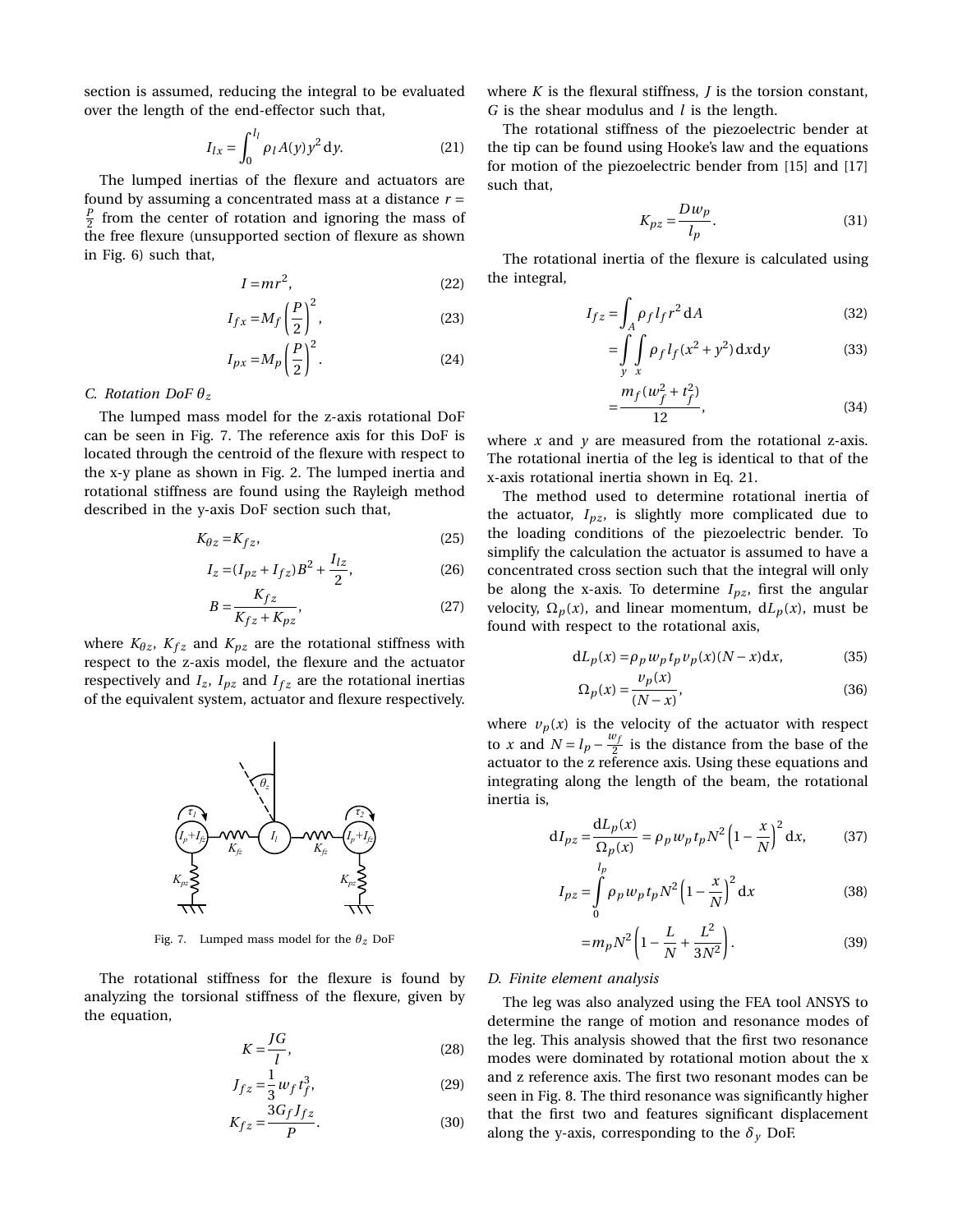

Fig. 8. a) First resonant mode shape, b) Second resonant mode shape

## *E. Discussions*

By analyzing the equations for stiffness, mass and inertia, insights into the parameters that effect the resonant frequencies can be determined.

This work has highlighted several parameters that have a significant effect over particular modes compared to others. The length of the bender has a moderate impact on the  $\delta$ <sup>*y*</sup> resonant frequency and a significant effect on the resonant frequency for the  $\theta_x$  mode while having very little effect on the  $\theta_z$  resonance. This feature can be exploited to change the  $\theta$ <sub>*x*</sub> resonant frequency with a marginal alteration to the free length of the actuators. Conversely the separation distance *P* has a minimal effect on the  $\theta_x$  mode but a significant impact on the  $\delta_y$  and  $\theta$ <sup>z</sup> modes. Care must be taken when tuning the resonant frequencies using these two methods to not affect the stiffness and therefore the maximum displacements.

An alternative method of tunning the resonant frequencies is to alter the lumped masses of the leg. If done correctly, adding or removing masses will have little to no effect on the stiffness and therefore maximum displacements of the beam. The simplest method of tuning the mass of the leg is to change the shape of the end effector. Increasing mass at the base of the leg will have a minimal impact on the rotational DoFs as this mass is located very near to the axis of rotation. Conversely, mass added or removed from the tip will significantly alter the resonant frequencies of the rotational DoFs.

#### IV. EXPERIMENTAL RESULTS

An experimental analysis was conducted using a prototype leg identical in design to the leg shown in Fig. 2 and Fig. 9. The purpose of this analysis was to determine the frequency responses and the static displacements of the leg so as to verify the analytical model. The control signals for the piezoelectric benders were generated using an Agilent 33500B dual channel signal generator connected to two Pdm200 voltage amplifier from PiezoDrive to generate the high voltage driving signals. The leg end effector velocities were measured using a PDV 100 laser vibrometer from Polytec and the low frequency displacements were measured with an LAT61 laser distance sensor from disoric.



Fig. 9. Miniature robot leg end effector. All dimensions are in mm



Fig. 10. Experimental end-effector displacement with actuators driven <sup>90</sup>◦ out of phase at 5 Hz.

The leg was constructed using two custom made piezoelectric benders measuring 4.5 mm wide, 0.4 mm thick by 15 mm in length. The actuators were glued to a 3- D printed, ABS plastic base 6 mm apart with two part epoxy and with a free length of approximately 12.8 mm. The leg end effector and flexure was machined out of a single piece of aluminum and glued across the tips of the actuators.

The end effector x, y and z axis displacements were measured by driving the benders 90◦ out of phase at a frequency of 5 Hz. All displacement measurements were taken at the tip of the end-effector. The displacements achieved were 462.2  $\mu$ m in the x-axis, 250.1  $\mu$ m in the y-axis and 552.1  $\mu$ m in the z-axis as shown in Fig. 10.

The frequency response shown in Fig. 11, identifies resonances at approximately 270 Hz, 360 Hz and 720 Hz for the x, z and y axis respectively. This response was generated by driving both benders with identical noise with a peak to peak voltage of 10 V and a bandwidth of 1 kHz. This result compares reasonably well with both the FEA and analytical analysis shown in Table. I. The coupling shown in Fig. 11 between the different axis is